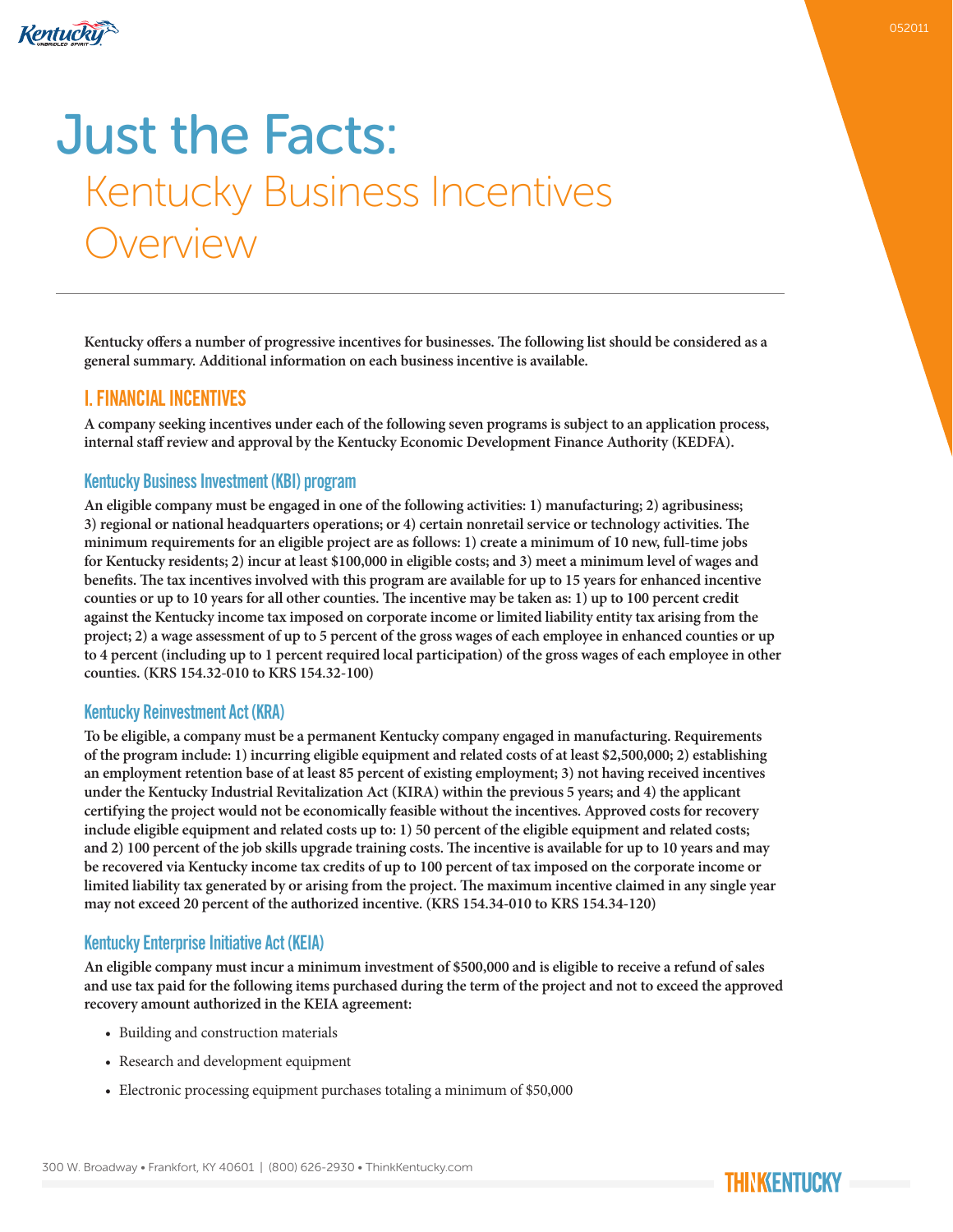**The term of the agreement is negotiated with KEDFA and may be extended by approval of KEDFA for good cause shown. However, the term shall not be extended beyond seven (7) years from the date of original approval. The maximum sales and use tax refund incentive available for commitment by KEDFA in each fiscal year for all projects is limited to \$20,000,000 for building and construction materials and \$5,000,000 for equipment used for research and development or electronic processing. (KRS 154.31-010 to 154.31-030)**

#### Kentucky Environmental Stewardship Act (KESA)

**To be eligible, the company must manufacture an environmental stewardship product, which is defined as any new or improved product that has a reduced adverse affect on human health and the environment or provides for improvement to human health or the environment when compared with existing products that serve the same purpose. The minimum requirements for an eligible project are: 1) incur at least \$5 million of qualified eligible costs; and 2) meet a minimum level of wages and benefits. Approved costs for recovery include: 1) up to 100 percent of the costs of providing the necessary skills training needed to produce the product; and 2) up to 25 percent of the equipment costs. The costs incurred must go towards the construction, rehabilitation or improvement of facilities necessary to produce the environmental stewardship product. The incentive is available for up to 10 years and may be recovered via Kentucky income tax credits of up to 100 percent of tax imposed on the corporate income or limited liability tax generated by or arising from the project. The maximum incentive claimed in any single year may not exceed 25 percent of the total authorized inducement. Also, an approved company under this program is not entitled to claim a recycling tax credit. (KRS 154.48-010 to 154.48- 035)**

#### Kentucky Industrial Revitalization Act (KIRA)

**An eligible company must invest in the rehabilitation of either: 1) manufacturing or agribusiness operations that are in imminent danger of permanently closing or that have closed temporarily; or 2) coal mining and processing facilities that have closed, been temporarily suspended, or severely reduced. Eligible entities include manufacturing or agribusiness companies that retain or create 25 jobs and coal mining and processing companies that intend to employ a minimum of 500 persons and intend on having a raw production of at least three million tons from the economic revitalization project facility. Approved costs for recovery include up to 75 percent of the costs of the rehabilitation or construction of buildings and updated machinery and equipment. The incentive is available for up to 10 years and may be taken as: 1) up to 100 percent credit against the Kentucky income tax imposed on corporate income or limited liability entity tax arising from the project; 2) a wage assessment of up to 5 percent of the gross wages of each employee whose job is preserved or created by the approved project. (KRS 154.26-010 to 154.26-120)**

#### Incentives for Energy Independence Act (IEIA)

**To be eligible, a company must construct, retrofit, or upgrade a facility to: 1) increase the production and sale of alternative transportation fuels; 2) increase the production and sale of synthetic natural gas, chemicals, chemical feed stocks, or liquid fuels from coal, biomass resources, or waste coal through a gasification process; 3) increase the production and sale of energy-efficient alternative fuels; or 4) generate electricity for sale through alternative methods such as solar power, wind power, biomass resources, landfill methane gas, hydropower, or other renewable resources. For an alternative fuel facility or gasification facility using coal, oil shale or tar sands as the primary feedstock to qualify, it must be carbon capture ready and have a minimum capital investment of \$100,000,000. An alternative fuel facility using natural gas or gas liquids as the primary feedstock to qualify must have a minimum capital investment of \$1,000,000. For an alternative fuel facility or gasification facility using biomass resources as the primary feedstock to qualify, it must be carbon capture ready and have a minimum capital investment of \$25,000,000. The minimum capital investment for an energy-efficient alternative fuel facility that produces a homogeneous fuel from processed designed to densify coal, waste coal or biomass resources is \$25,000,000. Renewable energy facilities that meet the minimum electrical output requirement of at least one megawatt of power for wind, hydro, biomass, landfill methane, or generation of 50 kilowatts for solar, also qualify. The minimum capital investment for these projects is \$1,000,000.**

**Approved costs for recovery include up to 50 percent of the capital investment. KEDFA will negotiate the amount of incentives and the types of incentives that will be made available to an approved company. The incentives are available for up to 25 years and include: 1) sales and use tax refunds up to 100 percent of tax paid on tangible personal property to construct, retrofit or upgrade a facility; 2) severance tax incentives up** 

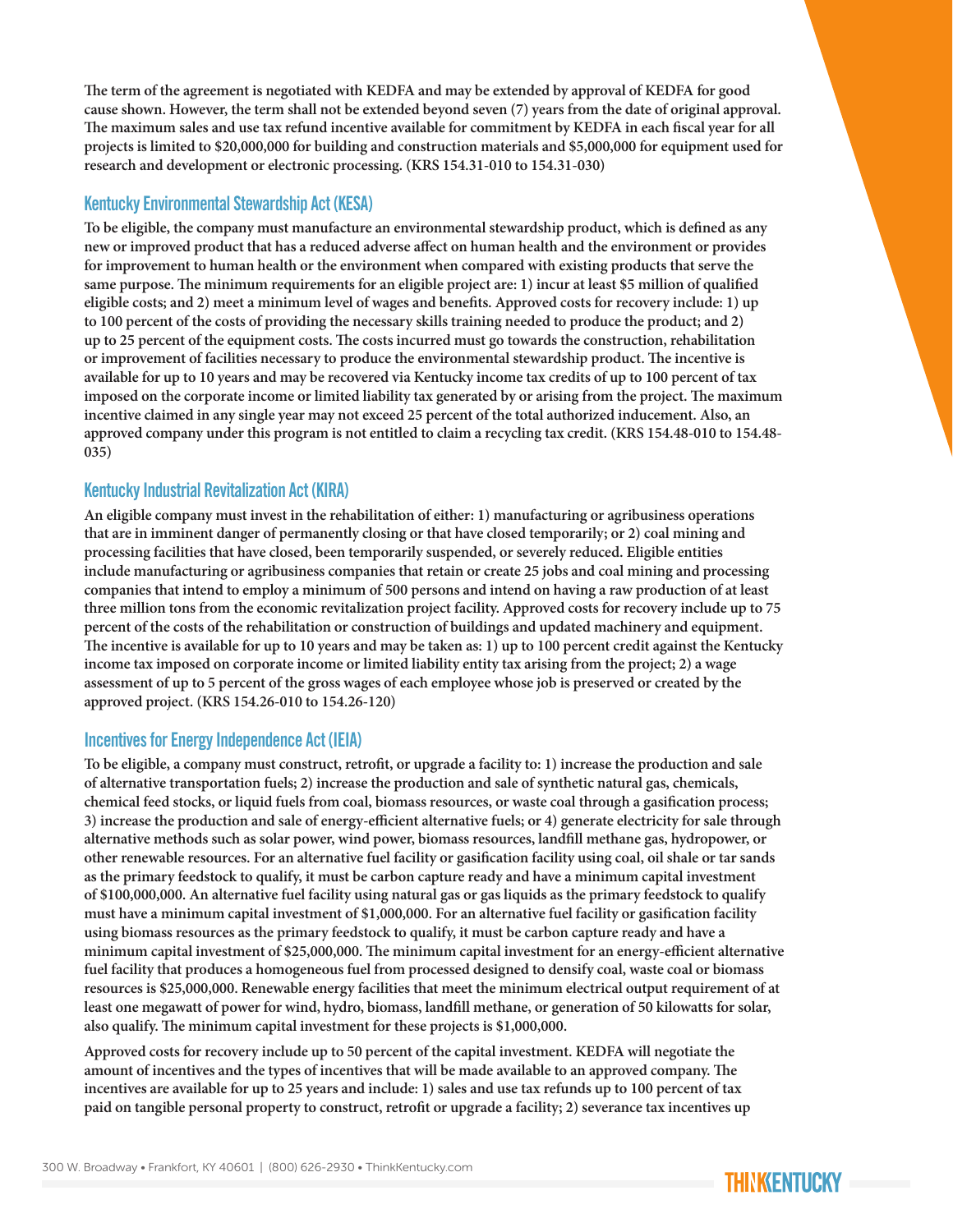**to 80 percent of taxes paid on the purchase or severance of coal; 3) tax credits up to 100 percent of tax paid on corporate income or limited liability entity tax arising from the project; and 4) wage assessments up to four percent of gross wages of each employee.** 

**Additionally, advanced disbursement of post construction incentives using a formula based on the percentage of labor component in construction and the utilization of Kentucky residents in the construction phase may be available. Advance disbursements repayments may be based upon incentives earned in the future. (KRS 154.27- 010 to 154.27-090)** 

## Kentucky Small Business Investment Credit

**An eligible small business is any business organized for profit with 50 or fewer full-time employees that is not an affiliate or subsidiary of a larger corporate structure, unless the total number of all employees in the larger structure is less than 50. A small business that meets the following requirements may be eligible for an income tax credit during the year of approval by KEDFA, not to exceed \$25,000: 1) create at least one new, full-time job that must be in place for 12 months and pay no less than 150 percent of the federal minimum wage; and 2) expend at least \$5,000 on qualifying equipment or technology. An eligible company may not apply until one year after both of the minimum requirements are achieved. The maximum credit available for commitment by KEDFA in each fiscal year for all projects is limited to \$3,000,000. (KRS 154.60-010 to 154.60-030)**

## II. OTHER INCOME TAX CREDITS

#### Unemployment Tax Credit

**An Unemployment Tax Credit of \$100 dollars is allowed for each eligible person hired for at least 180 consecutive days. To qualify for the credit, the company must hire a worker who has been unemployed for at least 60 days. Credits cannot be claimed for close relatives, dependents, a person with 50 percent or more ownership in a corporation or persons for whom the company receives federal payments for on-the-job training. (KRS 141.065)**

#### Recycling Equipment Credit

**Income tax credits are allowed for up to 50 percent of the installed costs of equipment used exclusively to recycle or compost postconsumer waste (excluding secondary and demolition wastes) and for machinery used exclusively to manufacture products composed substantially of postconsumer waste materials. For the year the equipment is purchased, the credit is limited to 10 percent of total credit allowed and 25 percent of the taxpayer's state income tax liability. The unused portion of the total allowable recycling credits can be carried forward to succeeding tax years, with the credit claimed during any tax year limited to 25 percent of the taxpayer's state income tax liability. For equipment sold, transferred or otherwise disposed of, there is a formula for calculating an allowable tax credit for equipment with a useful life of five or more years or for equipment with a useful life of five or less years. For equipment with a useful life of five or more years the formula is as follows: 1) Less than one year, no credit; 2) Between one and two years, 20 percent of the allowable credit; 3) Between two and three years, 40 percent of the allowable credit; 4) Between three and four years, 60 percent of the allowable credit; 5) Between four and five years, 80 percent of the allowable credit; and 6) Over five years is 100 percent of the allowable credit. For equipment with a useful life of less than five years the formula is as follows: 1) Less than one year, no credit; 2) Between one and two years, 33 percent of the allowable credit; 3) Between two and three years, 66 percent of the allowable credit; and 4) Over three years is 100 percent of the allowable credit. (KRS 141.390 and 141.0205)**

#### Corporate Income Tax Credit for Use of Kentucky Coal

**A corporation income tax credit is allowed for up to four and a half percent of the value of Kentucky coal (excluding transportation costs) used for industrial heating or processing. The credit is allowed for 10 years following either the installation or conversion to coal burning units. The credit in any year cannot exceed the corporation's income tax liability minus other credits. Unused credits cannot be carried forward. (KRS 141.041)**

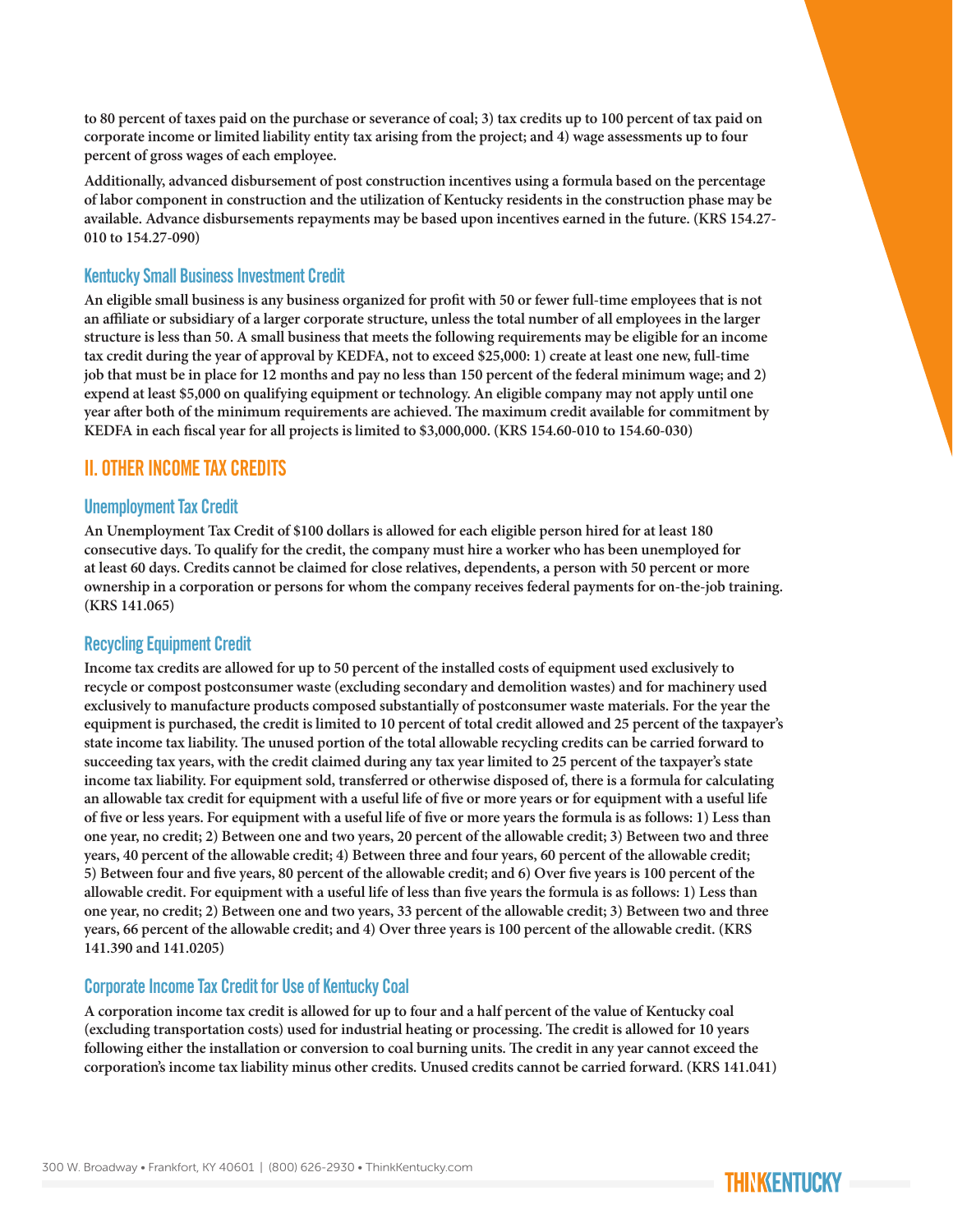#### Biodiesel Fuel Tax Credit

**A state income tax credit is allowed for producers or blenders of "biodiesel" fuel or "blended biodiesel" fuel with a blend of at least two percent. "Biodiesel" or "blended biodiesel" producers receive a \$1 credit per gallon produced or blended. Unused credits cannot be carried forward. (KRS 141.423)**

#### Kentucky Clean Coal Incentive

**The "Kentucky Clean Coal Incentive Act" provides for an income, or public service corporation property tax credit for new clean coal facilities constructed at a cost exceeding \$150 million and used for purposes of generating electricity. Before the credit is given, the Environmental and Public Protection Cabinet must certify that a facility is reducing emissions of pollutants released during electric generation through the use of clean coal equipment and technologies. The amount of credit will be \$2 per ton of coal mined in Kentucky and used in the facility and not already receiving tax credit. Any unused portions of this credit shall not be carried forward. (KRS 141.428)**

#### Certified Historic Structures Income Tax Credit

**A "Certified Historic Structures" tax credit on income, or franchise tax for financial institutions, is available for the rehabilitation of a certified historic structure. The credit is 30 percent of the qualifying expenses for an owner-occupied property and 20 percent for all other properties. There is a seven year carry forward for any unused credit. The maximum credit an owneroccupied property owner may take is \$60,000. (Creates a new section of KRS151)**

## Voluntary Environmental Remediation Property Income Tax Credit

**An income tax credit of up to \$150,000 per taxpayer shall be granted for expenditures to remediate contamination on qualifying voluntary environmental remediation property. The amount of the allowable credit for any tax year is limited to 25 percent of the maximum credit approved. The credit may be carried forward for up to 10 years. (KRS 132.020(1)(c); 132.200(21); 141.418; 224.01-400; and 224.01-405)**

## Major Recycling Project Tax Credit

**A "Major Recycling Project" is one where the taxpayer: 1) Invests more than \$10,000,000 in recycling or composting equipment; 2) Has 750 or more full-time employees and pays more than 300 percent of the federal minimum wage; and 3) Has plant and equipment with a total cost of over \$500,000,000. A taxpayer with a "major recycling project" is entitled to an income tax credit for up to 10 years and up to 50 percent of the installed costs of the equipment. In each taxable year, the amount of credits claimed for all major recycling projects is limited to 1) 50 percent of the excess of the total of each tax liability over the baseline tax liability of the taxpayer; or 2) \$2,500,000, whichever is less. A taxpayer with one or more projects will be entitled to a tax credit equal to the total for each major recycling project, but he may not take the standard recycling credit and the major project credit on the same equipment. (KRS 141.390)**

#### G.E.D. State Income Tax Credit

**A state income tax credit is provided an employer for the portion of the time given to an employee to study for the General Educational Development (G.E.D.) test. The credit is calculated by multiplying 50 percent of the hours released for study by the employee's (student's) hourly salary. The credit shall not exceed \$1,250. (KRS 151B.127)** 

## Insurance Coverage Affordability and Relief to Small Employers (ICARE)

**The plan known as the Insurance Coverage Affordability and Relief to Small Employers (ICARE) Program establishes a consumer-driven health plan for small businesses. It is a four year pilot program that allows employers and small employer-organized association groups that will insure 2 – 25 employees or individuals to be eligible to participate. To qualify for the program the employer must do the following: 1) Pay wages that must be less than 300 percent of the federal poverty level wages and 2) pay at least 50 percent of the premium cost. The incentive will be \$40 per month per covered employee or \$60 per month per employee depending on the type of coverage the employee has. These incentives will be reduced by one fourth of the amount each year at renewal until the incentive zeros out at the end of four years.**

300 W. Broadway • Frankfort, KY 40601 | (800) 626-2930 • ThinkKentucky.com

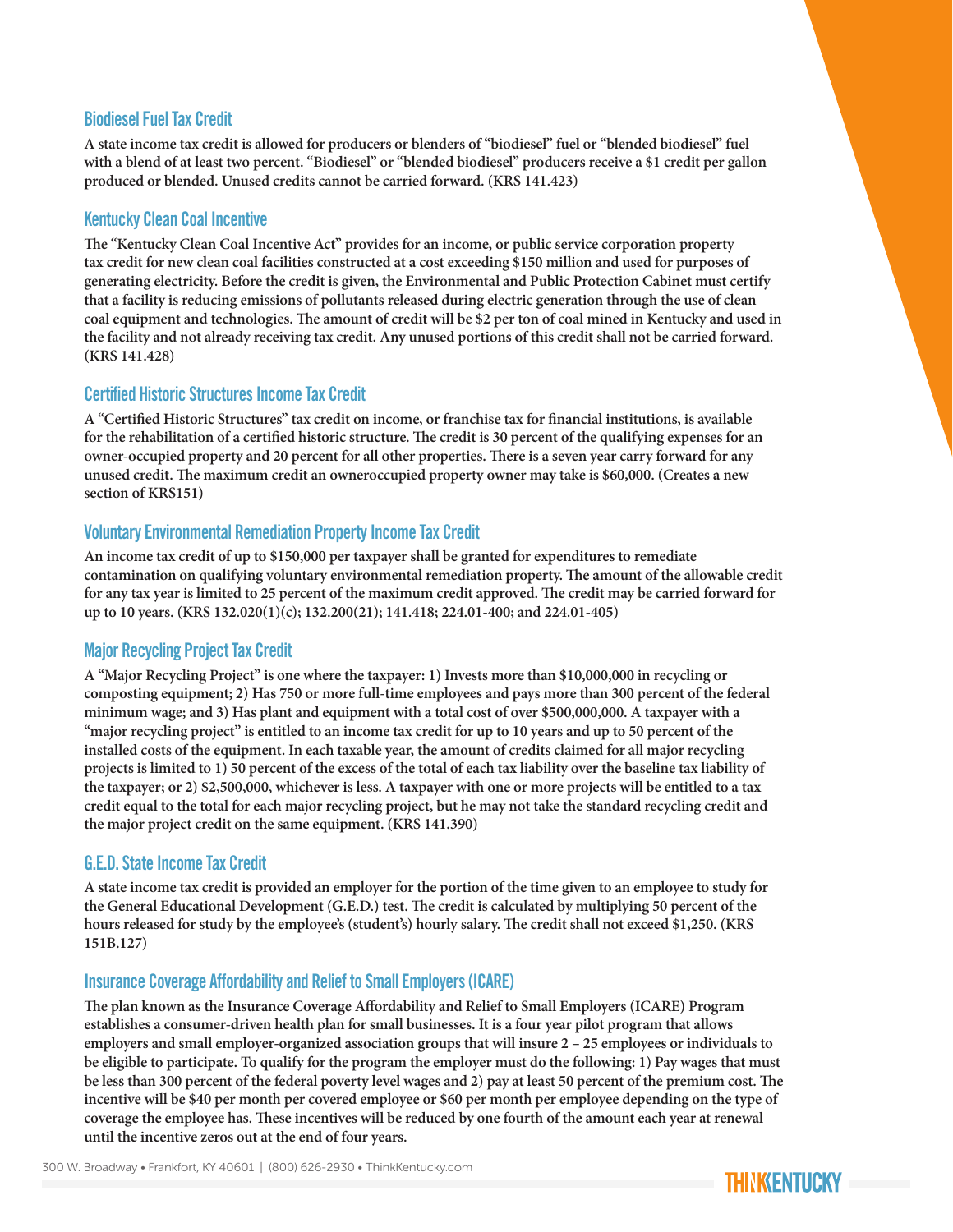## Broadband Loan/Grant Program

**The program is administered by the Kentucky Infrastructure Authority with input from ConnectKentucky, the area development districts, and other interested businesses and government entities. Public or private providers can apply for funding for broadband applications to cover areas currently unserved by a broadband provider.**

## Order of Use of Credits

**State statutes (KRS 141.0205) specify the order in which Kentucky income tax credits must be taken when a taxpayer is entitled to more than one (1) business incentive tax credit for a tax year:**

#### **Individual Income Tax Nonrefundable Credit Order:**

- 1. Credit for individual members of flow through entities for tax paid at corporate level.
- 2. Economic development credits for KIDA, KREDA, KJDA, KIRA, KEOZ, KRA, KBI, KJRA, IEIA or Skills Training (See discussion of Bluegrass State Skills Corporation);
- 3. Certified rehabilitation credit;
- 4. Health insurance credit;
- 5. Credit for tax paid to other states;
- 6. Credits for hiring unemployed persons;
- 7. Recycling or composting equipment credit;
- 8. Kentucky Investment Fund Act (KIFA) credit;
- 9. Coal incentive credit;
- 10. Research facilities credit;
- 11. Employer GED incentive credit;
- 12. Voluntary environmental remediation credit;
- 13. Biodiesel credit;
- 14. Environmental stewardship credit; and
- 15. Clean coal incentive credit.

#### **Corporation Income Tax Nonrefundable Credit Order:**

- 1. Economic development credits for KIDA, KREDA, KJDA, KIRA, KEOZ, KRA, KBI, KJRA, IEIA or Skills Training (See discussion of Bluegrass State Skills Corporation);
- 2. Certified rehabilitation credit;
- 3. Health insurance credit;
- 4. Credit for hiring unemployed persons;
- 5. Recycling equipment credit;
- 6. Coal conversion credit;
- 7. Kentucky Investment Fund Act (KIFA) credit;
- 8. Coal incentive credit;
- 9. Research facilities credit;
- 10. Employer GED incentive credit;
- 11. Voluntary environmental remediation credit;
- 12. Biodiesel credit;
- 13. Environmental stewardship credit; and
- 14. Clean coal incentive credit.

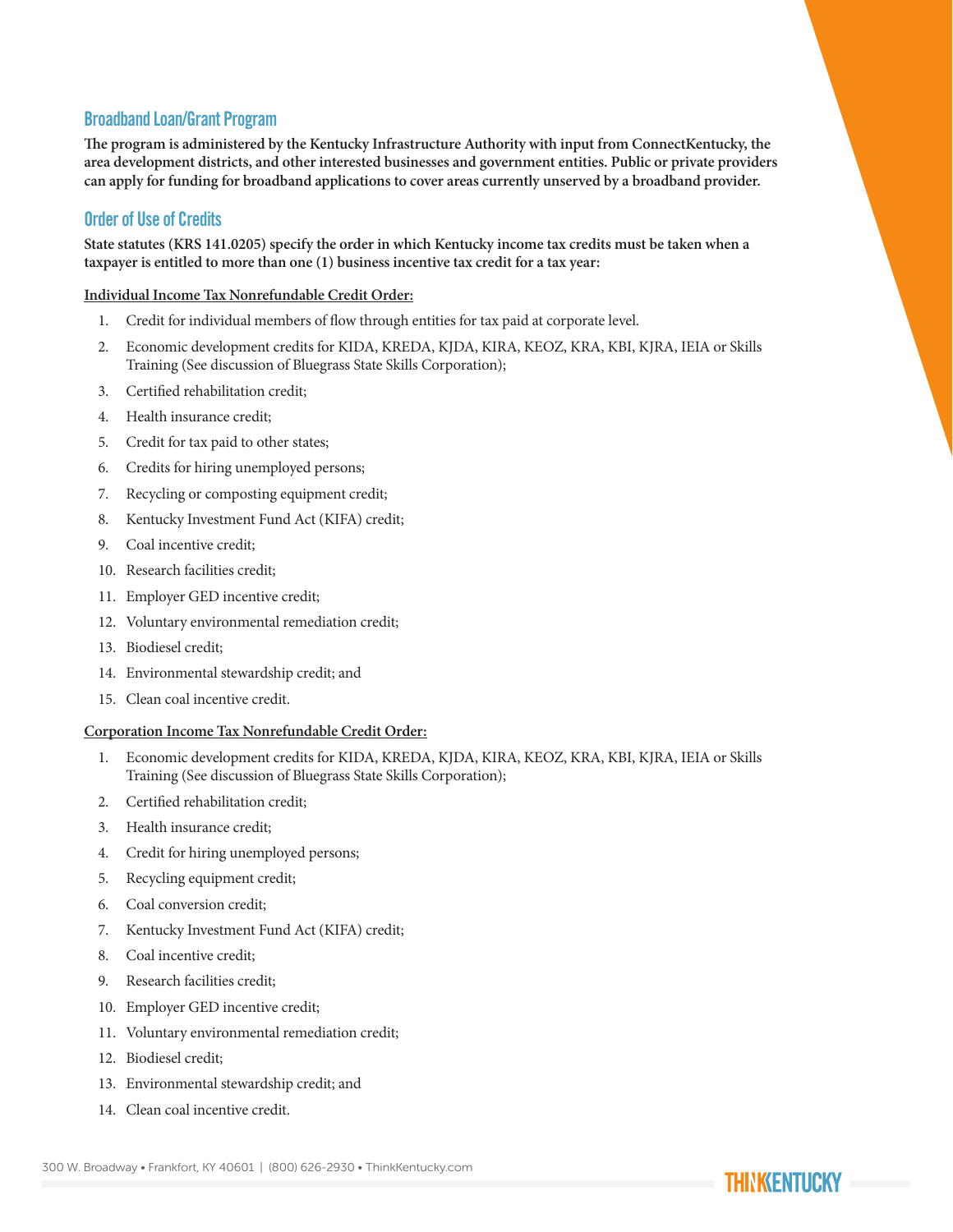## III. DIRECT LOAN PROGRAM

#### Kentucky Economic Development Finance Authority (KEDFA)

**KEDFA encourages economic development, business expansion, and job creation by providing business loans to supplement other financing. KEDFA provides loan funds at below market interest rates. The loans are available for fixed asset financing (land, buildings, and equipment) for business startup, locations, and expansions that create new jobs in Kentucky or have a significant impact on the economic growth of a community. The loans must be used to finance projects in agribusiness, tourism, industrial ventures, or the service industry. No retail projects are eligible.**

**KEDFA may participate in the financing of qualified projects with a secured loan based on a percent of a project's fixed asset cost. The maximum loan amount is \$500,000 and the minimum is \$25,000. Small businesses with projects of less than \$200,000 may receive loans on fixed assets for up to 50 percent of the project costs if enough jobs are created. Interest rates are fixed for the life of the loan and are determined by the length of the loan term. Rates range from one to five percent depending upon the term and are amortized monthly, quarterly, or semiannually. Project owners must inject a minimum of 10 percent towards the fixed assets. KEDFA loan funds are disbursed at the completion of the project, so the business must obtain interim financing. The KEDFA loan commitment can assist in securing the interim financing. (KRS 154.20-010 to 154.20-180)**

#### Small Business Direct Loans

**The Small Business Loan Program is designed to helps small businesses acquire funding needed to start or grow their small business. A small business must be engaged in manufacturing, agribusiness, or service and technology. Loan funds may be used to acquire land and buildings, purchase and install equipment, or for working capital. The minimum loan amount is \$15,000 and the maximum is \$100,000. The approved company must create one new full-time job within one year of the loan closing. KEDFA may fund up to 100 percent of the project costs and the loan may be used in conjunction with other lenders. The term of the loan may range from three to10 years. (KRS 154.12-325 and 154.12-330)** 

#### Community Development Block Grant (CDBG) Loans

**Businesses in Kentucky can obtain low-interest loans through the federally funded CDBG system. Cities and counties lend the grant funds to businesses for the creation or retention of jobs. Terms of the loans are based upon the financial analysis of the borrower. Interest rates usually are below the market rate and usually are fixed for the life of the loans. Security for CDBG loans can be subordinate to that of other lenders.**

**Federal regulations require that at least 51 percent of those hired for projects that use CDBG loans be low and moderate-income individuals. The use of federal funds for construction activities will trigger payment of prevailing wages under the provisions of the Davis-Bacon Act, and borrowers must comply with federal procurement and environmental review requirements.**

#### Linked Deposit Program

**The linked deposit program provides loans up to \$100,000 for small businesses and agribusinesses. Credit decisions are the responsibility of the lender making the loan. The state will purchase certificates of deposit from participating lenders through the State Investment Commission, at the Wall Street Journal prime interest rate less four percent, but never less than two percent. Lenders will make loans to eligible companies at a rate equal to Wall Street Journal prime and never greater than five percent. Loan terms are for up to seven years. Loans will be reviewed by the Kentucky Agriculture Finance Corporation (for agribusiness loans) and the Cabinet for Economic Development (for small business loans) to assure loans comply with the statute.**

#### Local Financial Assistance

**Several local governments and area development districts offer loans and other financial incentives for economic development projects. The levels and terms of financial assistance provided generally are negotiable and are based upon the availability of funds, jobs created, economic viability of the project, and other locally determined criteria.**

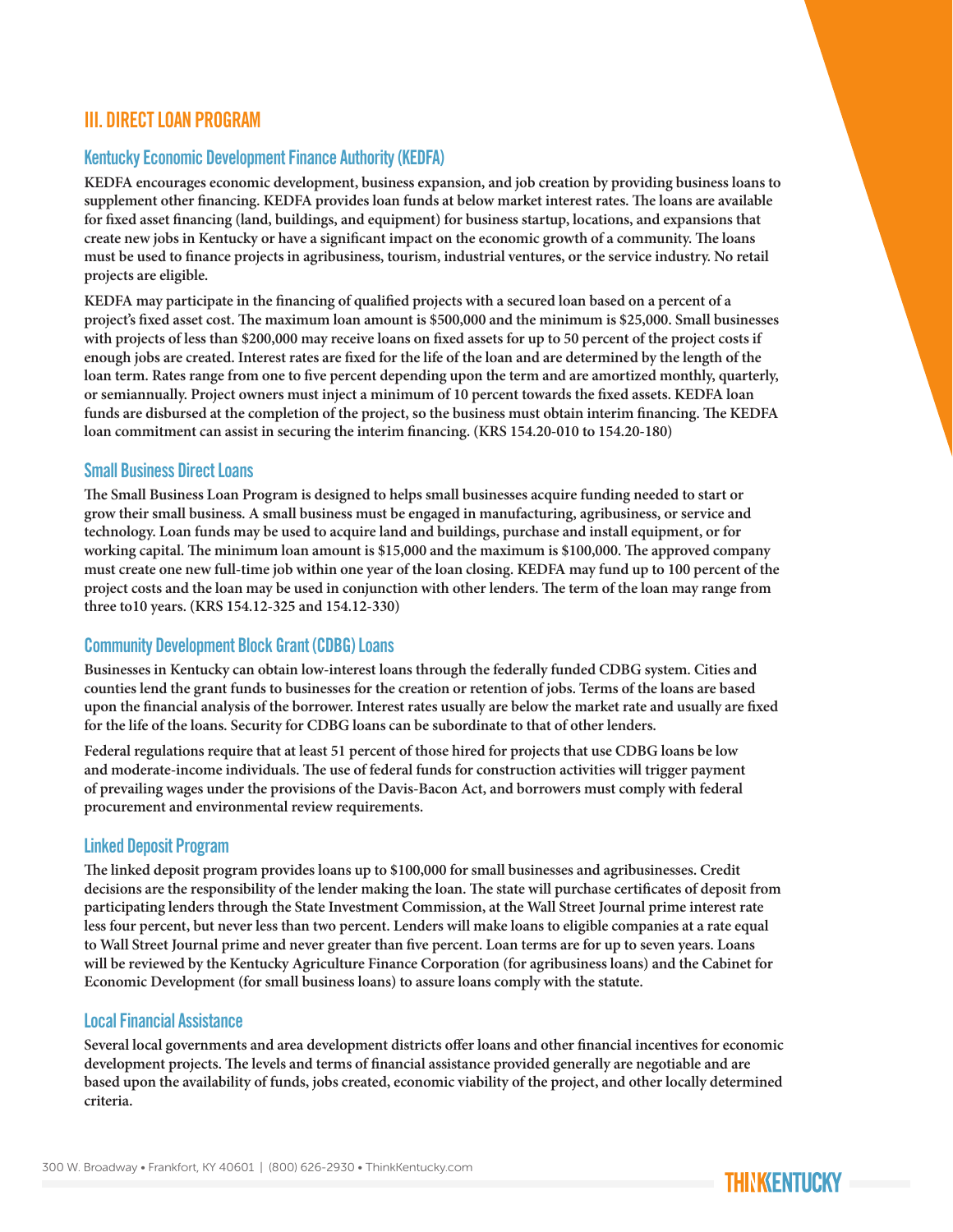## IV. KNOWLEDGE-BASED ECONOMY

#### High-Tech Construction and Investment Pool

**The Department of Commercialization and Innovation in the Cabinet for Economic Development administers two pools of funds:**

- 1. The High-Tech Construction Pool is used for projects with special emphasis on the creation of high-tech jobs and knowledge-based companies. The commissioner recommends funding of companies to KEDFA for approval; and
- 2. The High-Tech Investment Pool is used to build and promote technology-driven industries and researchintensive industries with the goal of creating clusters of innovation-driven industries in Kentucky. The commissioner recommends funds to be used to support loans and grants, or secure an equity or related position to KEDFA for approval. (KRS 154.12-278)

#### Kentucky Innovation and Commercialization Centers

**The Kentucky Innovation and Commercialization Centers (ICCs) are public-private partnerships dedicated to creating and growing high-growth, knowledge driven companies that are primarily seeking private investments through angels and venture capitalists. Six regional ICCs and seven local Innovation Centers (ICs) comprise the main network, which is administered by the Kentucky Science and Technology Corporation under contract with the Department of Commercialization and Innovation in the Cabinet for Economic Development. See www. startupkentucky.com to locate the offices serving each region.**

**The ICC and IC network is the statewide infrastructure that provides business-building talent and related services to Kentucky's entrepreneurs, faculty and scientists using a best practices model. The centers also link scientists and entrepreneurs with the innovation–related funding tools created under the Kentucky Innovation Act.**

#### Commonwealth Seed Capital LLC

**Commonwealth Seed Capital, LLC, (CSC) is an independent fund that makes debt or equity investments in early-stage Kentucky business entities to facilitate the commercialization of innovative ideas and technologies. Investments are typically made in these specified innovation areas: health and human development; information technology and communications; bioscience; environmental and energy technologies; and materials science and advanced manufacturing.**

**CSC invests in companies that have a significant Kentucky presence, the prospect for substantial growth, and the potential to generate an appropriate rate of return. For more information, contact:**

Gene Fuqua President Commonwealth Seed Capital, LLC 502-564-1910 csc@ky.gov

#### Small Business Innovation Research Incentive Program

**The Department of Commercialization and Innovation, through a competitive process, matches Phase I and Phase II federal SBIR and STTR awards received by Kentucky businesses. Awards of up to \$150,000 support Phase I exploration of the technical merit or feasibility of an idea or technology, and awards of up to \$500,000 support Phase 2 full-scale research and development.**

#### Statewide Student Business Plan / Concept Competition

**The annual Idea State U student business plan and business concept program supports entrepreneurship and the development of new ventures by teams of graduate and undergraduate students at the state's public universities. Participating teams compete for up to \$100,000 in combined prizes and awards.**

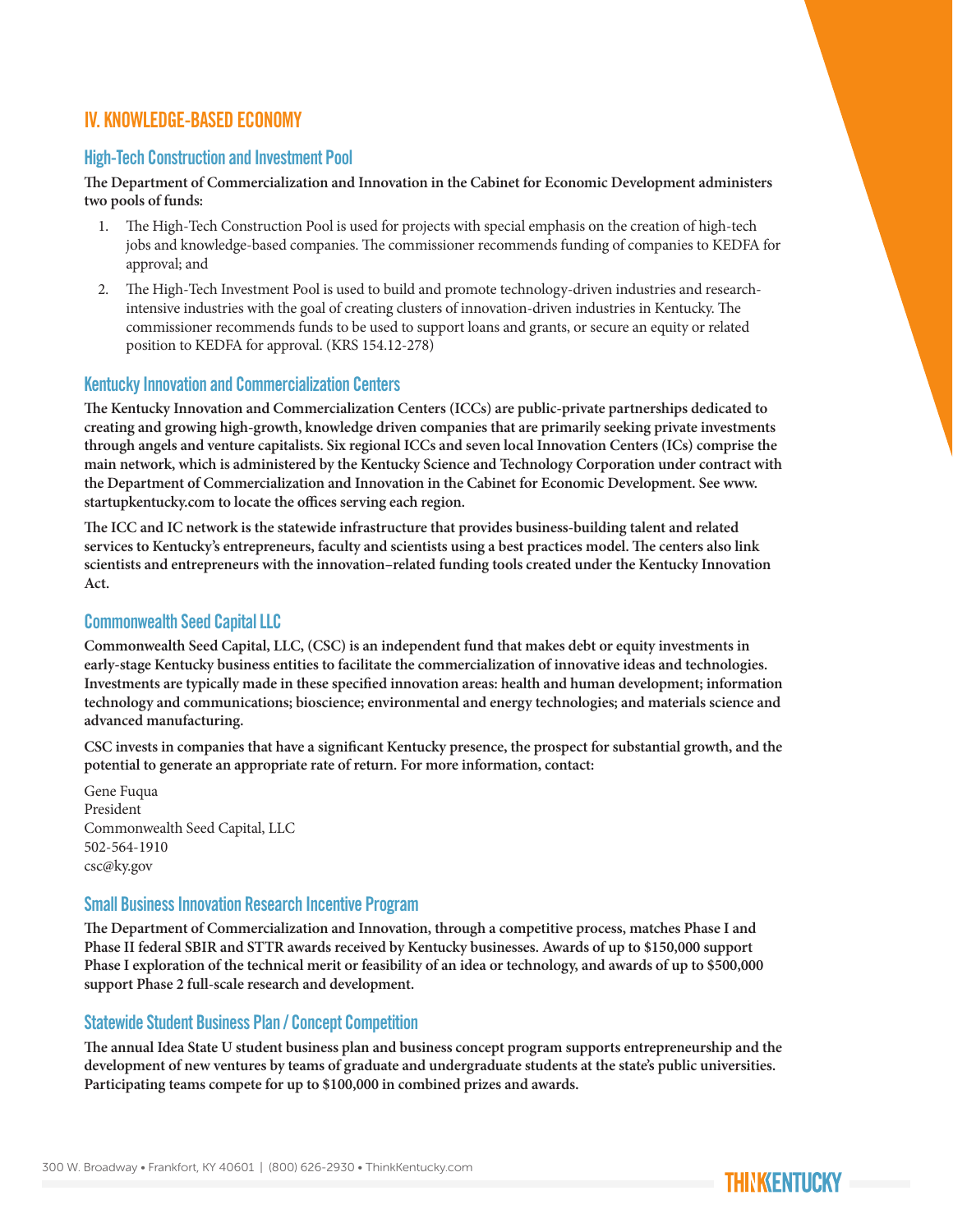## Kentucky New Energy Ventures Fund

**The Kentucky New Energy Ventures Fund (KNEV) provides seed stage capital to support the development and commercialization of alternative fuel and renewable energy products, processes, and services in Kentucky. The funds exist to stimulate private investment in Kentucky-based technology companies with high growth potential.** 

**KNEV makes grants up to \$30,000 and investments ranging from \$250,000 to \$750,000+. Qualified companies must be Kentucky-based and funds are to be used for business development activities (KRS 154.20.400-420). For more information and funding guidelines, please visit www.startupkentucky.com.**

**The Kentucky Science and Technology Corporation administers these funds under contract to the Department of Commercialization and Innovation in the Cabinet for Economic Development.**

#### Research Facilities State Income Tax Credit

**A state income tax credit is provided for investment in facilities used to pursue research. The income tax credit is equal to five percent of the qualified cost for "construction of research facilities" for "qualified research" as defined in Internal Revenue Code Section 41. The credit is available to new and existing businesses that construct, remodel, expand, or equip research facilities, but does not include replacement property. Any unused credit may be carried forward for 10 years. (KRS Chapter 141.395)**

#### Kentucky Enterprise Fund and Rural Innovation Fund

**The Kentucky Enterprise Fund and the Rural Innovation Fund provide seed-stage capital to Kentucky-based companies that are commercializing a technology-based product or process. The funds exist to stimulate private investment in Kentucky-based technology companies with high growth potential.**

- 1. The Kentucky Enterprise Fund makes grants up to \$30,000 and investments up to \$750,000 in small and medium-sized Kentucky-based companies for business development activities. Please visit www. startupkentucky.com for details. (KRS 164.6019 and 164.6021)
- 2. The Rural Innovation Fund makes grants up to \$30,000 and investments up to \$100,000 in small, rural (located outside of Fayette and Jefferson Counties), Kentucky-based companies working in partnership with a Kentucky postsecondary institution or unaffiliated third party. (KRS 164.6027 and 164.6029). Please visit www.startupkentucky.com for details.

**The Council on Postsecondary Education (CPE) plays a major role in commercializing research and development work and in supporting innovation and commercialization through both the Kentucky Enterprise Fund and the Rural Innovation Fund. The Kentucky Science and Technology Corporation administers these funds under contract with CPE. For more information and funding guidelines, please visit www. startupkentucky.com.**

## Kentucky Science and Engineering Foundation and Kentucky Commercialization Fund

**Small businesses having their principal business located in Kentucky are eligible to apply for R&D Excellence Program awards under the "emerging technologies" category, with awards ranging from \$20,000 to \$50,000 per year (maximum \$100,000 over two years). The R&D Excellence Program makes proactive investments in existing and emerging areas of research leading to innovation and technology development in five stateidentified focus areas through a peer-review system. Emerging technologies are the subject of research and development activities, which are conducted to help the company further define and develop a new product or process technology. (KRS 154.12-320)**

**The foundation also administers the SBIR/STTR Phase Zero and Phase Double Zero Grant Program. This is a seed grant program to assist Kentucky's small companies in developing competitive, high quality Phase 1 and Phase 2 proposals to any of the federal agencies participating in the Small Business Innovation Research (SBIR) and Small Business Technology Transfer (STTR) programs. Companies are eligible to apply for up to \$4,000 to assist the preparation of a federal proposal. The goal of the Phase Zero and Phase Double Zero program is to increase the number of winning proposals funded for Kentucky companies. Each year the foundation offers SBIR conferences with panels from participating federal agencies and workshops on SBIR/STTR proposal writing for interested companies.**

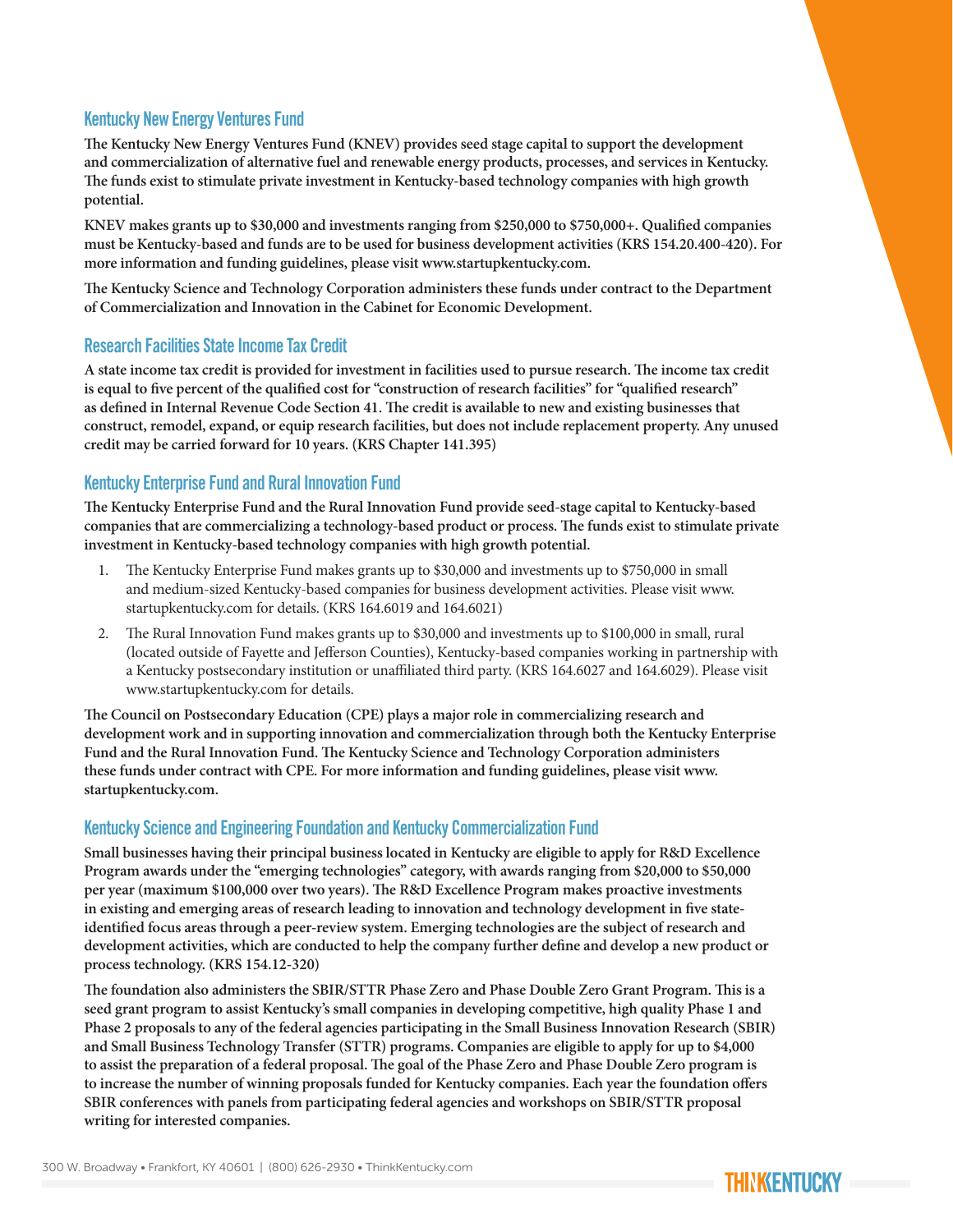**The foundation also administers the Kentucky Commercialization Fund Program. Seed funds are provided to faculty members of Kentucky's universities for commercializing products, processes, or services through work undertaken at a Kentucky university. Awards may not exceed \$75,000 each year, for a maximum of \$150,000 over two years. (KRS 164.6035 and 164.6037)** 

**The foundation is administered by the Kentucky Science and Technology Corporation under a contract with the Council on Postsecondary Education. For more information and funding guidelines, please visit http://ksef.kstc. com.**

## V. TAX INCREMENT FINANCING (TIF)

#### Commonwealth Participation in TIF:

**Tax Increment Financing (TIF) is a tool to use future gains in taxes to finance the current improvements that will create those gains. The state participates with local governments and eligible agencies in three TIF programs: the Commonwealth Participation Program for State Real Property Ad Valorem Tax Revenues, the Signature Project Program, and the Commonwealth Participation Program for Mixed-Use Redevelopment in Blighted Urban Areas. (KRS 154 and 65)**

#### Local Redevelopment TIF:

**The program is available to redevelop blighted areas into mixed use development by using the incremental additional local taxes, such as property or occupational taxes, realized as a result of the development. The community or agency can request state participation in this program with certain additional requirements. (KRS 65)**

#### Local Vacant Land TIF:

**This program is available to develop vacant land by using the additional incremental local taxes, such as property or occupational taxes, realized as a result of the new development (example: construction of infrastructure at a local industrial park). State tax increment is not available for this type of development area. (KRS 65)**

## VI. INDUSTRIAL REVENUE BONDS (IRBs)

**Industrial Revenue Bonds (IRBs) issued by state and local governments in Kentucky can be used to finance manufacturing projects and their warehousing areas, major transportation and communication facilities, most health care facilities and mineral extraction and processing projects. Bond funds may be used to finance the total project costs, including engineering, site preparation, land, buildings, machinery and equipment, and bond issuance costs. Any portions of such projects financed by private capital are subject to the full state and local property taxes applicable to private ownership. Communities may negotiate for payments by industrial tenants to replace portions of local property taxes lost through public title to the property.**

**Private leasehold interests in property owned and financed by a governmental unit through industrial revenue bonds, under the provisions of KRS Chapter 103, are taxed by the state at \$0.015 per \$100 of leasehold value with approval from KEDFA. Reduction of local property taxes only on projects financed through IRBs does not require KEDFA approval. (KRS 132.020; 132.195; 132.200)**

**The Kentucky Private Activity Bond Allocation Committee (KPABAC) approves the private activity cap for the issuance of industrial revenue bonds with tax-free interest earnings (to bond buyers), for qualifying projects within annual ceiling amounts authorized by the Internal Revenue Code. For more information on the KPABAC see the Finance and Administration Cabinet's website.**

# VII. BLUEGRASS STATE SKILLS CORPORATION (BSSC)

**The BSSC, in cooperation and coordination with other employment and training organizations, has the capability to customize a comprehensive program of skills training services for new, expanding and existing companies.**

**The Grant-in-Aid Program allows BSSC to administer and fund Kentucky's industry-specific training efforts through grants approved by the Board of Directors of the BSSC; to act as a broker of skills training** 

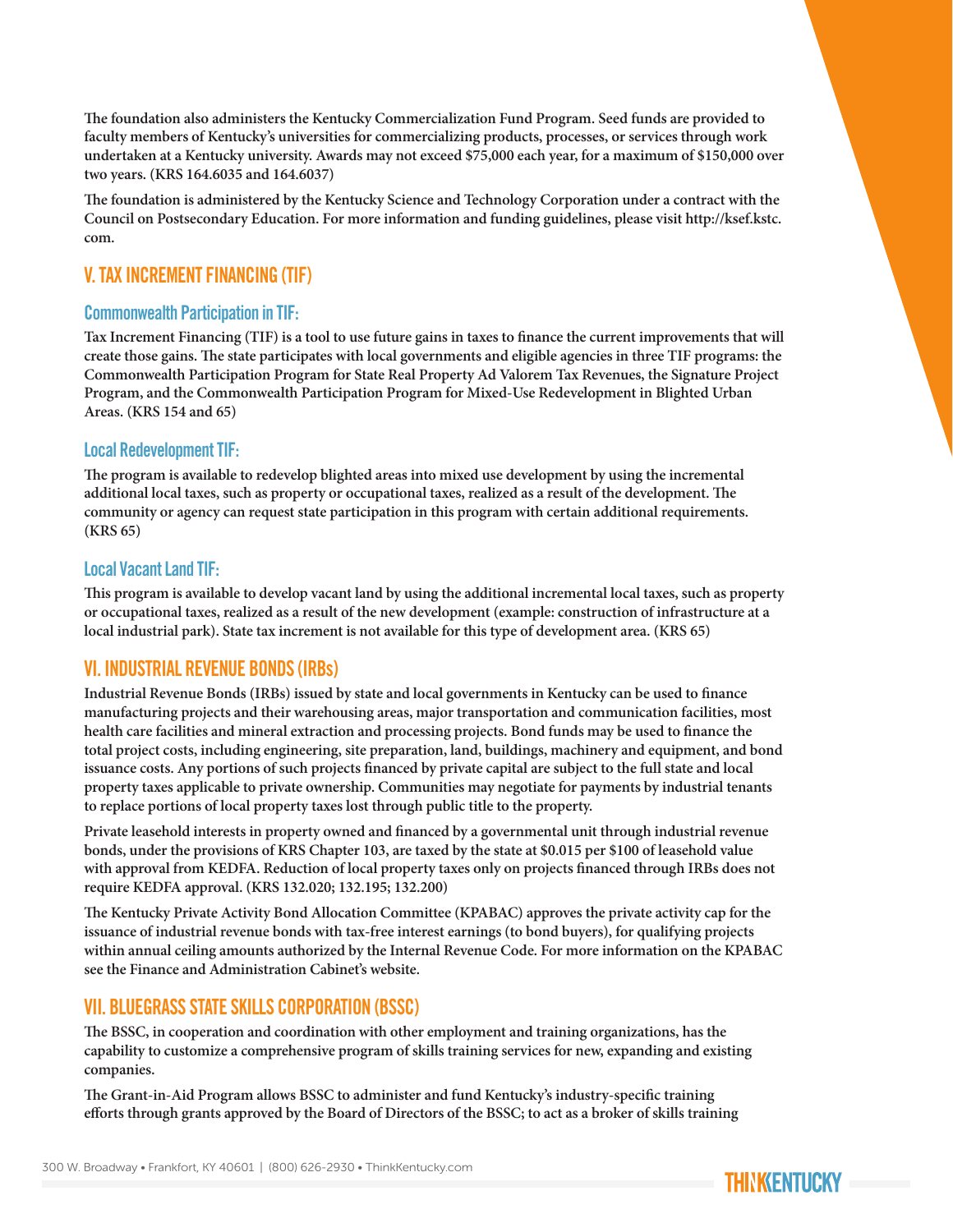**and employment services; to facilitate and fund new training programs and to administer any special state appropriations for industry specific training. The program allows for a 50 percent reimbursement for eligible training costs. (KRS 154.12-204 to 154.12-208)**

**The Skills Training Investment Credit Act is an economic development initiative, which aids existing companies in their efforts to develop a skilled workforce. It allows companies to recover 50 percent of their approved costs for occupational and skills upgrade training through an income tax credit limited to \$500 per Kentucky resident employed not to exceed \$100,000 per company per biennium. (KRS 154.12-2084 to 154.12-2089; and 141.405)**

**For additional information about BSSC go to www.thinkkentucky.com/bssc.**

# VIII. KENTUCKY INVESTMENT FUND ACT

**KIFA offers a 40 percent tax credit to certain personal and corporate investors in approved investment funds. The purpose of KIFA is to encourage capital investment in Kentucky, to encourage the establishment of small businesses in Kentucky, to provide additional jobs, and to encourage the development of new products and technologies in Kentucky through capital investments.**

**To be eligible for the program, an investment fund must meet the following requirements: 1) be managed by a fund manager (person or entity); and 2) have a minimum of \$500,000 in committed cash contributions from at least four unaffiliated investors with no investor having more than a 40 percent capital interest in the fund's total capitalization.**

**Qualified investments eligible for this tax credit are investments in Kentucky-based small businesses that meet the following criteria at the time an investment is made: 1) 50 percent of the company's assets, operations and employees are located in Kentucky; 2) the company's net worth is less than \$5 million (or \$10 million, if it is a knowledge-based business) or its net income in each of the prior two years is less than \$3 million; and 3) the company has no more than 100 employees. Any investment not in a qualified small business may be made by a fund, but shall not be eligible for the tax credits. Nonprofit entities may transfer tax credits for some or no consideration. (KRS 154.20-250 to 154.20-284)**

# IX. ECONOMIC DEVELOPMENT GRANT PROGRAMS

## Local Government Economic Development Fund (LGEDF) - Single and Multi-County Coal Severance Funds

**The program is funded through an allocation of coal severance tax receipts. Grants are provided to eligible coal producing counties to assist in diversifying local economies beyond a dependence on coal. Funds may be used to support nonrecurring investments in public health and safety, economic development, public infrastructure, information technology development and access, and public water and wastewater development. The availability of funds is dependent on the level of the tax receipts remaining after the obligations of these funds by budget line-item appropriations are met.**

**For additional information, please visit: http://dlg.ky.gov/grants/stategrants/coaldevelopment.htm**

# X. SPECIAL ECONOMIC DEVELOPMENT PROJECT INCENTIVES

**For economic development projects that will result in the creation of at least 500 new jobs, county fiscal courts may organize a district for purposes of levying taxes. The additional taxes may pay for the establishment, operation, and maintenance of governmental services provided to the district that exceeds the level of services provided to other areas of the county. The additional taxes that may be imposed in the district are a special ad valorem tax not to exceed \$0.10 per \$100 of assessed value and an occupational license tax. (KRS 68.600 to 68.606)**

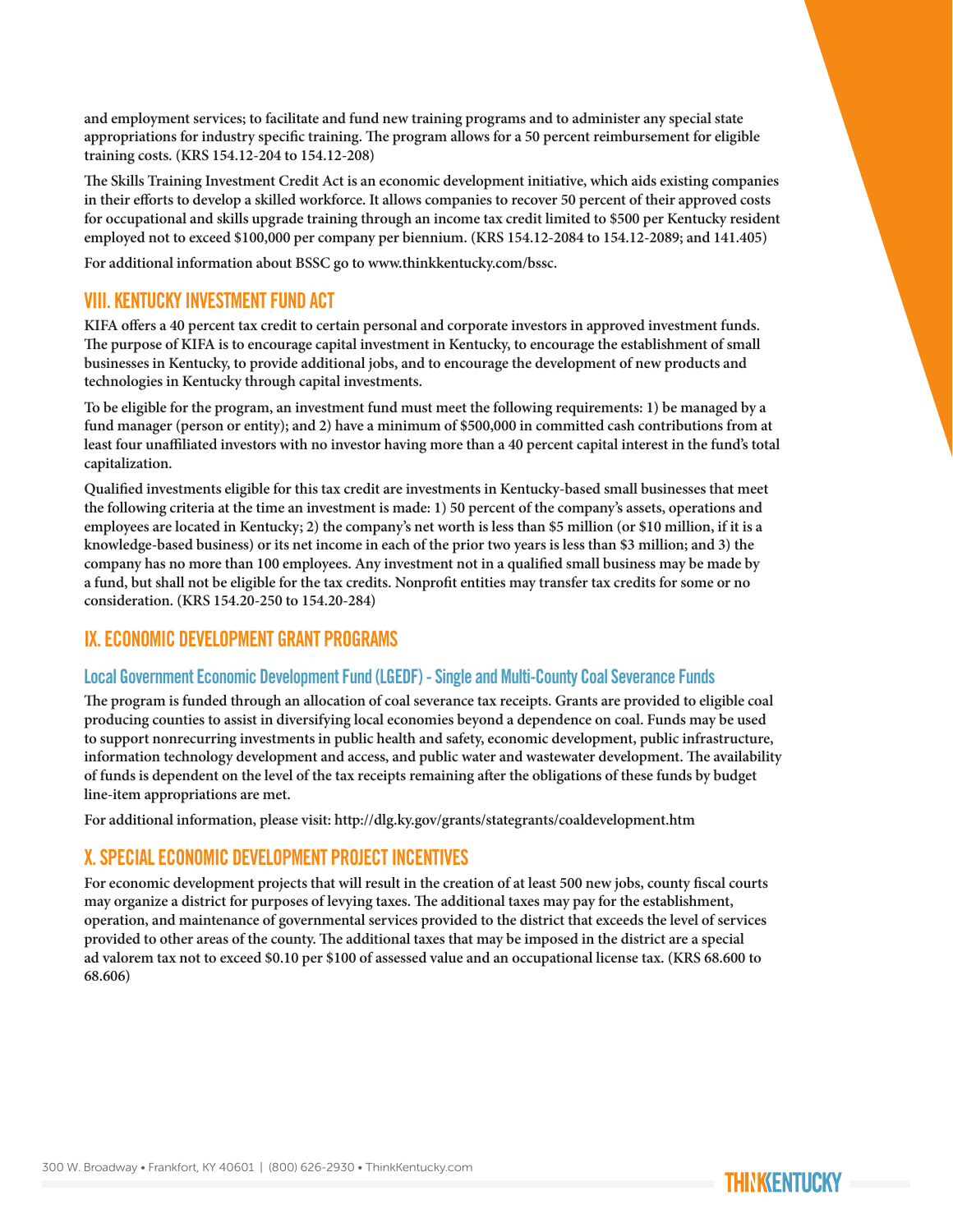# XI. KENTUCKY'S TAX ADVANTAGES

## Corporation Taxation

- Net operating losses can be carried forward for up to 20 years. (KRS 141.010 and 141.011)
- A multi-state corporation sustaining a tax loss only at its Kentucky facility during its first year of operation can carry the loss forward as a deduction from its second year Kentucky taxable income, provided separate accounting can be used for the Kentucky activity. (KRS 141.012)
- The top corporation income tax rate is six percent beginning January 1, 2007
- The corporation license tax was eliminated for taxable years ending on or after December 31, 2005.

## City Occupational/Net Profits Tax

- Cities can exempt new manufacturing facilities from city occupational (income) taxes for up to five years. (KRS 91.260 and 92.300)
- Counties having a population of 30,000 or more and cities of all classes are prohibited from collecting license fees or occupational taxes on investment partnerships if that investment would not be taxable if individually held. (KRS 68.180, 68.197, 91.200 and 92.281)

## Property Taxes

- Exemption of manufacturing machinery from all local property taxes. The state rate is only 15 cents per \$100 of assessed value. (KRS 132.020 and 132.200)
- Exemption of certified pollution control facilities and equipment from all local property taxes. The state rate is only 15 cents per \$100 of assessed value. (KRS 132.020; 132.200 and 224.01-300)
- A brownfield incentives program provides a state property tax rate of \$0.015 per \$100 value assessed on all qualifying voluntary environmental remediation property provided the purchaser has obtained a covenant not to sue from the Environmental and Public Protection Cabinet. The rate shall apply for three years following the issuance of the covenant not to sue; after which the regular rate will apply. The local property taxes are exempt for the three-year period. (New Chapter of KRS 132)
- Exemption of raw materials and products in the course of manufacture from all local property taxes. The state rate on these inventories is only five cents per \$100 of assessed value. (KRS 132.020 and 132.200)
- Exemption of tangible personal property located in a federally designated and activated foreign trade zone (or sub-zone) from all local property taxes. The state rate is only one-tenth of one cent per \$100 of assessed value. (KRS 132.020 and 132.200)
- Exemption of intangible property (money in hand, notes, bonds, accounts receivable, mortgage receivables, intercompany intangible personal property due from affiliates, patents, copyrights, trademarks and other credits) from state and local taxation, except for financial institutions and life insurance companies. (KRS 132.208)
- Favorable tax treatment for finished goods inventories. The state rate on these inventories is only five cents per \$100 of assessed value. Cities, counties, and urban county governments may levy rates on these business inventories that are less than the prevailing rate of taxation on other tangible personal property in their respective jurisdictions. (KRS 132.020; 68.246; and 132.028)
- Favorable tax treatment for finished goods in a transit status may occur if the goods are located in a warehouse or distribution center pending subsequent shipment out-of-state. These goods shall be exempt from state, city, county (general levy), urban county, and school district property taxation. Fire and special taxing districts may exempt these goods at their discretion. (KRS 132.020; 132.095)

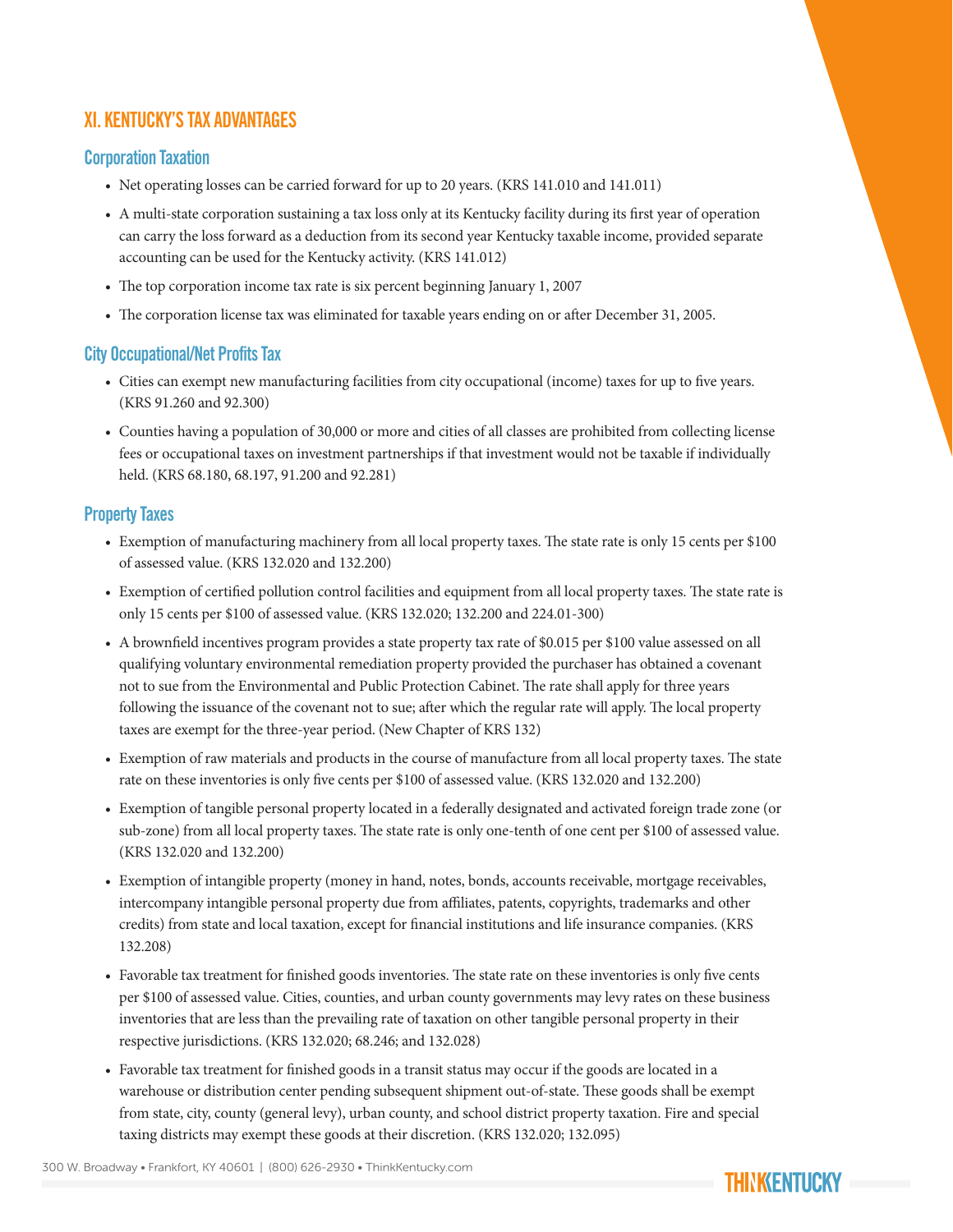- Private leasehold interest in industrial buildings owned and financed by a governmental unit through industrial revenue bonds, approved by KEDFA under the provisions of KRS Chapter 103, are taxed by the state at \$0.015 per \$100 of leasehold value and are exempt from local property taxes. (KRS 132.020; 132.195 and 132.200)
- Cities may exempt the property of a new manufacturing facility from city taxes for up to five years. (KRS 91.260 and 92.300)
- Exemption of machinery and equipment owned by a business and used to collect, separate, compress, bale, shred, or handle waste materials for recycling from all local property taxes. The state rate is \$0.45 per \$100 of assessed value. (KRS 132.020; 132.200(16); and 139.095)
- State laws limit the increase in local property tax revenues from real estate, exclusive of new property, to four percent annually for each local taxing jurisdiction (county, city, and school district). Increases larger than four percent must be approved by voters. (KRS 132.023 and 132.027)
- State laws limit the increase in state property tax revenues from real estate, exclusive of new property, property approved for tax increment financing and KRS Chapter 103 industrial revenue bond property receiving the reduced state rate of \$0.15 per \$100 of leasehold value, to four percent annually. (KRS 132.020)
- Cities and counties may grant a five year moratorium from increases in property assessment values on business commercial facilities 25 years old or older and undergoing rehabilitation. (KRS 99.600 and 132.452)
- Assessment of property for taxation is made only once annually on January 1, allowing businesses to plan purchases or assets and levels of inventories to their best tax advantages. (KRS 132.220)
- State property tax rate of \$0.015 per \$100 of value is used for aircraft not used in the business of transporting persons or property for compensation or hire. Local taxing districts may exempt or adopt tax rates lower than other tangible property for above classification of aircraft. (KRS 132.020; 132.200)

#### State Sales and Use Tax

#### **Major exemptions for businesses include (state taxes only):**

- Items purchased for resale. (KRS 139.260)
- Machinery for new and expanded industry (manufacturing, extraction of minerals, ores, coal, clay, stone, and natural gas). Replacement machinery for manufacturing is exempt when it increases consumption of recycled materials not less than 10 percent, performs a different function, manufactures a different product, or has a greater productive capacity. Repair parts, replacement parts, and spare parts are taxable. (KRS 139.480; 139.170; and 103 KAR 30:120)
- Raw materials which enter into and become a part of the manufactured product. (KRS 139.470)
- Supplies used directly in manufacturing which have a useful life of less than one year (lubricating and compounding oils, grease, machine waste, abrasives, chemicals, solvents, fluxes, anodes, filtering materials, fire brick, catalysts, dyes, refrigerants, explosives, etc.), excluding repair, replacement, or spare parts of any kind. (KRS 139.470)
- Industrial tools that have a useful life of less than one year, limited to hand tools (such as jigs, dies, drills, cutters, rolls, reamers, chucks, saws, spray guns, etc.) and tools attached to a machine (such as molds, grinding balls, grinding wheels, dies, bits, cutting blades, etc.), excluding repair, replacement, or spare parts of any kind. (KRS 139.470)
- Materials and supplies that are not reusable after one manufacturing cycle, excluding repair, replacement, or spare parts of any kind. (KRS 139.470)

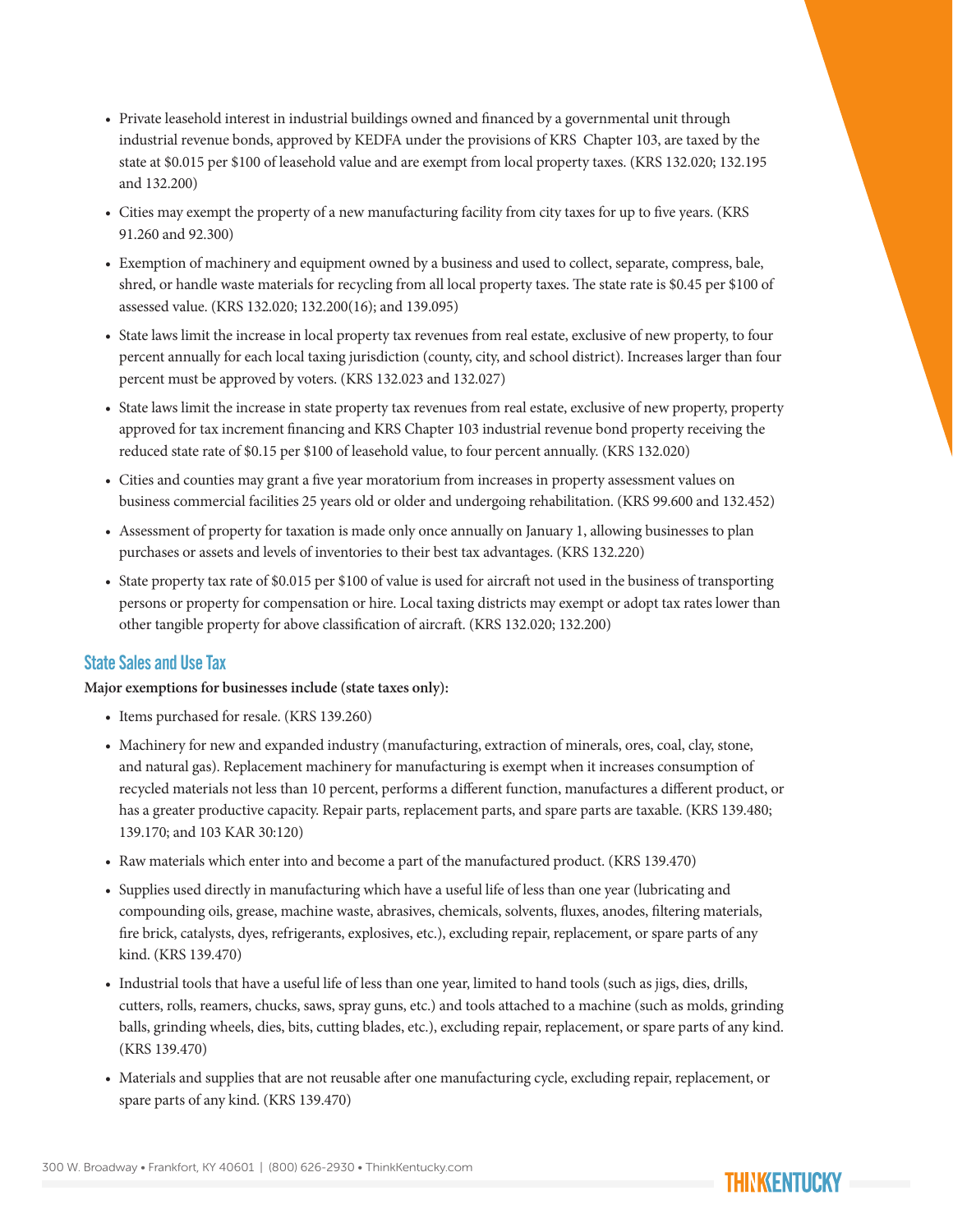- Energy and energy-producing fuels used in manufacturing, industrial processing, mining, or refining to the extent that they exceed three percent of the cost of production. "Cost of production" is the total of all costs as defined according to accepted accounting principles and includes direct and indirect materials and labor, overhead expenses, depreciation on plant equipment and plant buildings, insurance and taxes on plant equipment, compensation insurance, rent on plant buildings, miscellaneous factory expenses, and office and administrative expenses allocated to the cost of production. (KRS 139.480 and 103 KAR 30:140)
- Pollution control equipment and facilities approved by the Kentucky Department of Revenue. Included is equipment for air pollution control, water pollution control, disposal or reclaiming of solid or hazardous wastes, sound emission control, and pretreatment of raw materials for environmental protection. (KRS 139.480 and 224.01-300)
- Refund for approved manufacturing, technology and tourism projects on building construction materials, building fixtures and research and development (R&D) equipment. See section on Kentucky Enterprise Initiative Act. (KRS 154.31)

# XII. MISCELLANEOUS BUSINESS INCENTIVES

#### Utility Incentive Rates

**Electric and gas utility companies regulated by the Kentucky Public Service Commission (excluding municipal systems) can offer economic incentive rates for certain large industrial and commercial customers. The special discount rates can be granted for up to five years for both new and expanding operations. Gas utility companies also can offer a discount or waiver of gas main extension costs. The specific discount terms are set by contracts negotiated with the utility companies, subject to approval by the Public Service Commission.**

#### Coal Incentive Tax Credit

**An electric power company or a company that owns and operates a coal-fired electric generating plant may be entitled to a coal incentive tax credit. Only coal that is subject to Kentucky's coal severance tax qualifies for the credit. The credit is equal to \$2 per ton of Kentucky coal purchased by the company that is above the amount of Kentucky coal purchased during the base year. The base year amount is the amount of coal purchased in 1999 for existing companies. For new entities, the base year amount will be zero. The nonrefundable credit may be taken against corporation income tax, individual income tax, corporation license tax and public service company property tax. (KRS 141.0405)**

## Kentucky Community and Technical College System (KCTCS)

**Kentucky Community and Technical College System serves as the Commonwealth's primary provider of postsecondary education programs, training and services. KCTCS provides statewide access to quality, affordable postsecondary education and training through a system of 16 college districts with more than 60 campuses. KCTCS supplies employers and employees with the following services to enhance the skills of Kentucky's workforce:**

- Certificate, diploma, technical degree, associate degree and transfer programs.
- KY WINS (Workforce Investment Network System)—high-level academic and technical skills training for employees of new and existing business. KY WINS provides business and industry access to customized training programs, pre- and post-employment training and employee assessment.
- Customized workforce training on the local level. Coordinators at the system level assist the colleges in developing programs that deliver specialized training when and where it is needed.
- IT Fast Track program partners with computer industry leaders to deliver training designed to improve the information technology literacy of Kentucky's workforce. Partnerships include Microsoft, Oracle, Cisco and Nortel.